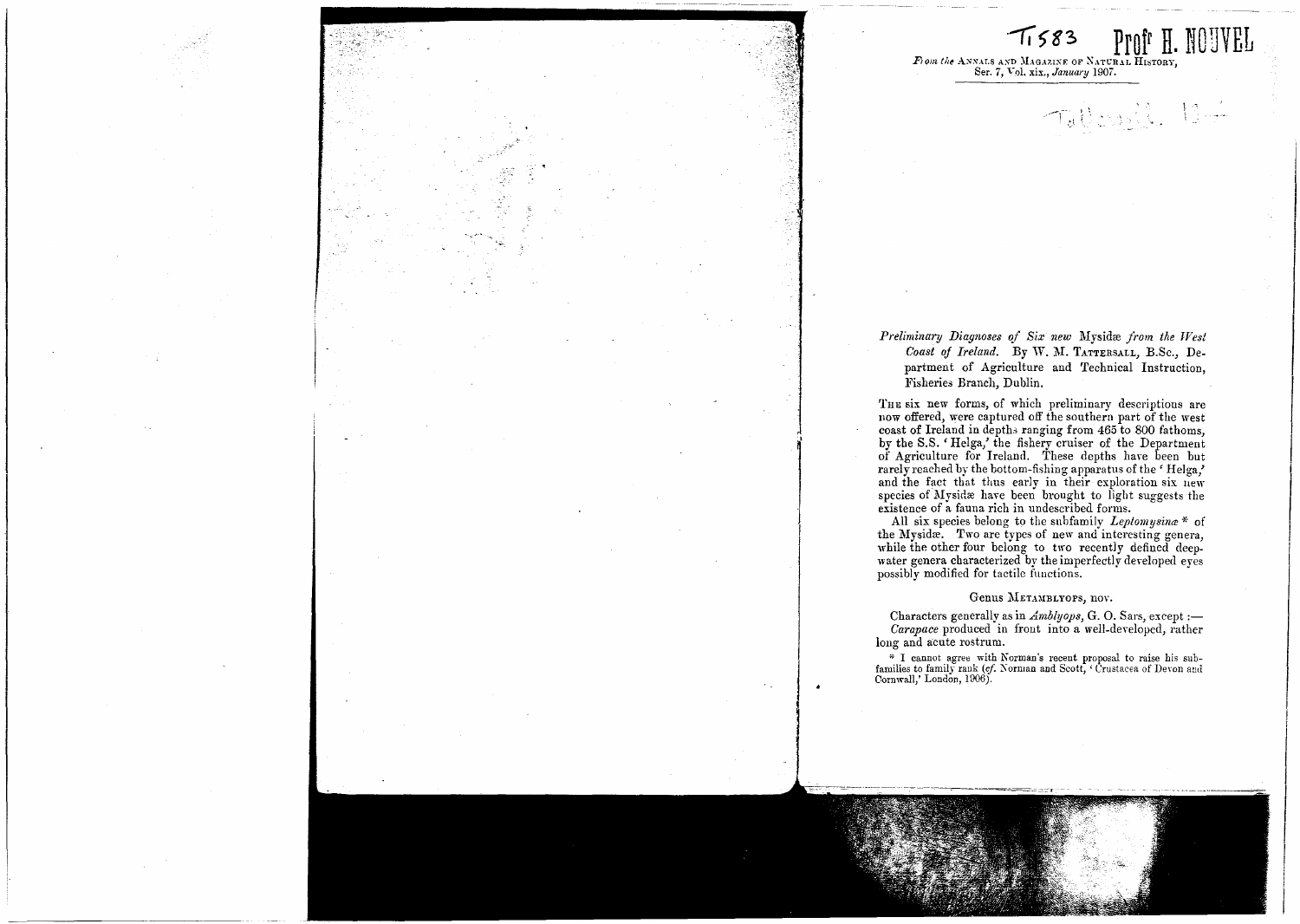**ProIr H. NOUVEL** *Flom the ANNALS AND MAGAZINE OF NATURAL HISTORY*<br>Ser. 7, <u>Vol. xix., *January* 1907.</u>

 $\pm$  10

I I i I i !

I

 $\overline{\phantom{a}}$ 

I

*Preliminary Diagnoses of Six new* Mysidre *from the West Coast oj Ireland.* By W. M. TATTERSALL, B.Sc., Department of Agriculture and Technical Instruction, :Fisheries Branch, Dublin.

THE six new forms, of which preliminary descriptions are now offered, were captured off the southern part of the west coast of Ireland in depths ranging from  $465$  to 800 fathoms. **by the S.S. 'Helga,' the fishery cruiser of the Department** of Agriculture for Ireland. These depths have been but rarely reached by the bottom-fishing apparatus of the 'Helga,' and the fact that thus early in their exploration six new species of Mysidæ have been brought to light suggests the existence of a fauna rich in undescribed forms.

All six species belong to the subfamily *Leptomysina*\* of the Mysidæ. Two are types of new and interesting genera, while the other four belong to two recently defined deepwater genera characterized by the imperfectly developed eyes possibly modified for tactile functions.

#### Genus METAMBLYOPS, nov.

Characters generally as in *Amblyops*, G.O. Sars, except :-*Carapace* produced in front into a well-developed, rather long and acute rostrum.

\* I cannot agree with Norman's recent proposal to raise his subfamilies to family rank (cf. Norman and Scott, 'Crustacea of Devon and Oornwall,' London, 1906).

it

,I 'a' I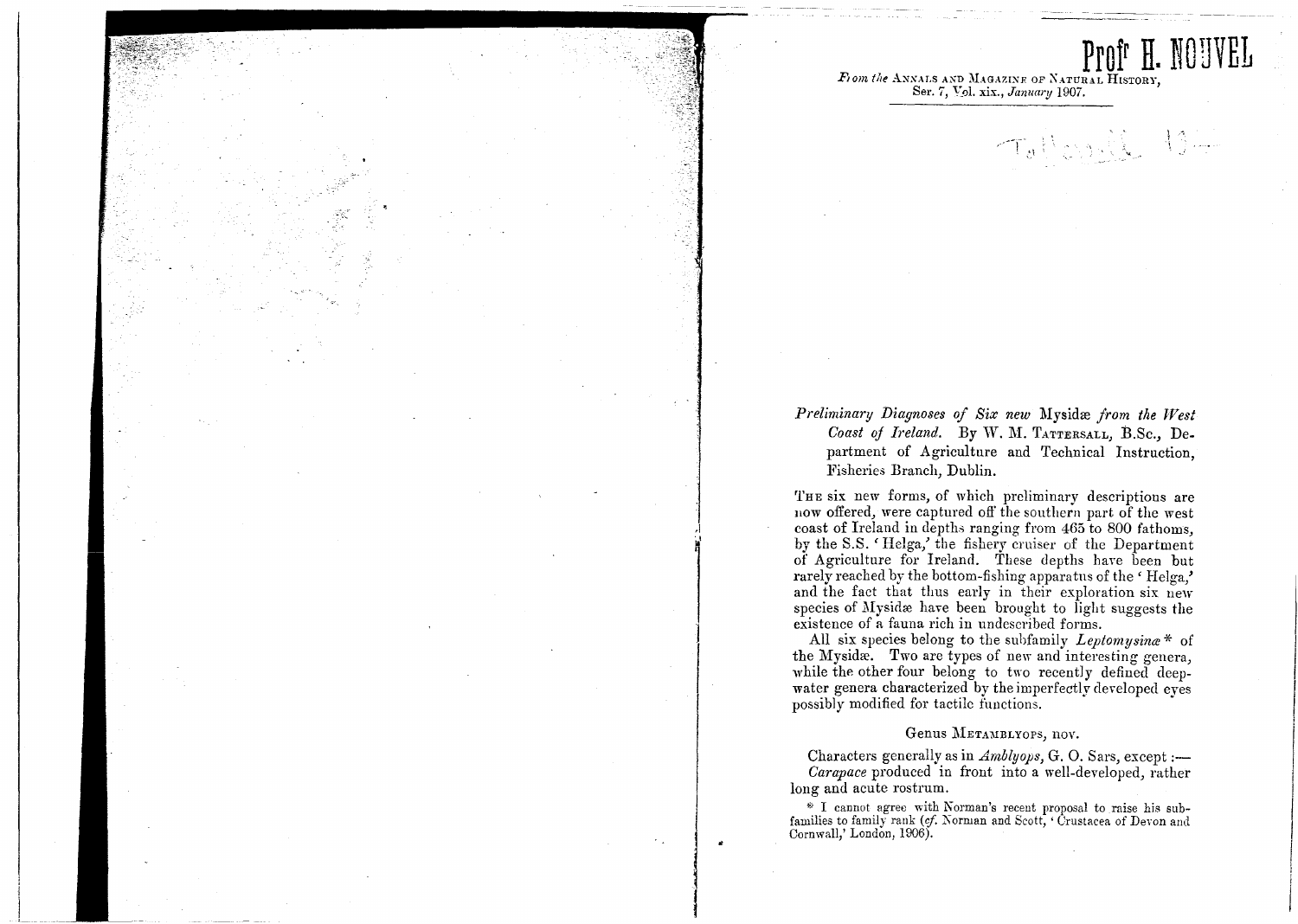## :\Iysidre *from the TVest Coast if Ireland.* <sup>108</sup>

--'-~--"'-"-

#### 107 Mr. W. M. Tattersall *on new*

*Eues* well developed, normal in appearance and structure, pigment light reddish brown.<br>*Telson* entire, lanciform in shape, its margin armed with

more or fewer spines, median setæ absent.

*Inner uropod* with a few spines on its inner margin in the region of the otocyst. region of the otocyst.<br>Female with only two pairs of incubatory lamellæ.

Type species, *Metamblyops oculata*.

The genus *Chalcophthalmus*, Illig, 1906, would appear to be rather closely allied to the present one, but judging from Illig's figures *Metamblyops* is a more compact and robust form, the carapace covers all the thoracic segments, the eye uch larger and its papilla quite minute, and the antennal scale comparatively much longer. The chief distinction lies chief distinction ]<br>bs, which in *Chal* the structure of the first thoracic limbs, which in *Chalco*-<br>in the structure of the first thoracic limbs, which in *Chalcophthalmus* are described as being devoid of endopods, while in *Metamblyops* both endopod and exopod are fully and normally developed.

#### *ivletamblyops oculata,* sp. n.

*Carapace* covering all the thoracic segments; produced in front into a slightly upturued, acute rostrum reaching as far as, or a little beyond, the eyes, and partially covering the eye-stalks; terminal angle about  $60^\circ$ , its apex produced into a short acute point; evenly rounded at the antero-Iateral corners and slightly emarginate behind.

*Pleon* longer than carapace; the first segment one and a half times as long as the second, which is subequal to the third and fourth; fifth segment slightly longer than the fourth; sixth segment twice as long as the fifth.

*Eyes* large, well developed and normal in structure; extending to the distal margin of the first joint of the antennular peduncle; pigmented portion equal in width to the last pleon-segment, a minute papilla on the inner distal part of the peduncle where it joins the cornea; visual elements well developed; pigment light reddish brown.

*Antennular peduncle* about twice as long as the eye, third joint a little shorter, but considerably stouter than the first and more robust in the male than in the female; second joint small; male appendage well developed and densely hirsute, but otherwise of normal appearance.

*Antennal peduncle* short, not extending beyond the distal end of the second joint of the antennular peduncle and com. posed of three subequal quadrangular joints.

Antennal scale about one-third as long again as the anten-

nular peduncle and twice as long as the antennal; about three and a half times as long as broad; outer margin entire and terminating in a strong spine, beyond which the apex of the scale is not produced; spine on the outer distal margin of the basal joint quite short.

*Mouth-parts* not exhibiting any striking points of difference from those of *Amblyops abbreviata,* except that the second joint of the mandibular palp is considerably broader.

*First thoracic limb* with the endopod almost exactly as in *Amblyops abbreviata.*

*Second thorncic limb* with the endopod of the same form as in *A. abbreviata,* but comparatively much longer; twice as long as that of the first thoracic limb and longer than its Own exopod.

*Remaining thoracic limbs* rather long and slender, with the tarsus longer than the merus and composed of three joints, the third joint longer than the second; dact if three developed.

*E:copods* of all thoracic limbs having the basal joint lamelliform with a small spine at the outer distal corner; flagelliform part composed of nine to ten joints.

*Incubatory lamella* of the female, two pairs.

I

*J*

Pleopods in the male agreeing essentially with those of the males of the genus *Amblyops.*

*Telson* not quite so long as thc last scgment of the pleon and twice as long as broad at its base, where the margins are slightly expanded; entire and lanciform in shape, tapering distally to a narrowly rounded apex; the distal two thirds of its margins armed with from twenty-eight to thirty-two spines increasing in length towards the apex; terminal spine about one sixteenth of the length of the telson; median setæ absent from the apex.

*Uropods* slender: inner, about one and a half times as long as the telson, with six spines on its internal margin in the region of the otocyst; outer, about twice the length of the teIson.

*Length* of the largest female 16 mm., of the largest male 15 mm. Female with about twenty young in the marsupium.

*Locality.* Fourteen females and thirteen males from S.R. 352, 92 miles S.W. by W. of Bull Rock, Co. *Kerry,* lat. 50° 22' N., long.  $11^{\circ}$  40' W., 800 fath., August 1906, Petersen trawl at 750-800 fath.

The external appearance of this species with its large weIl. developed eyes and long acute rostrum at first suggests a species of *Boreomysis,* such as *B. arctica,* but the details of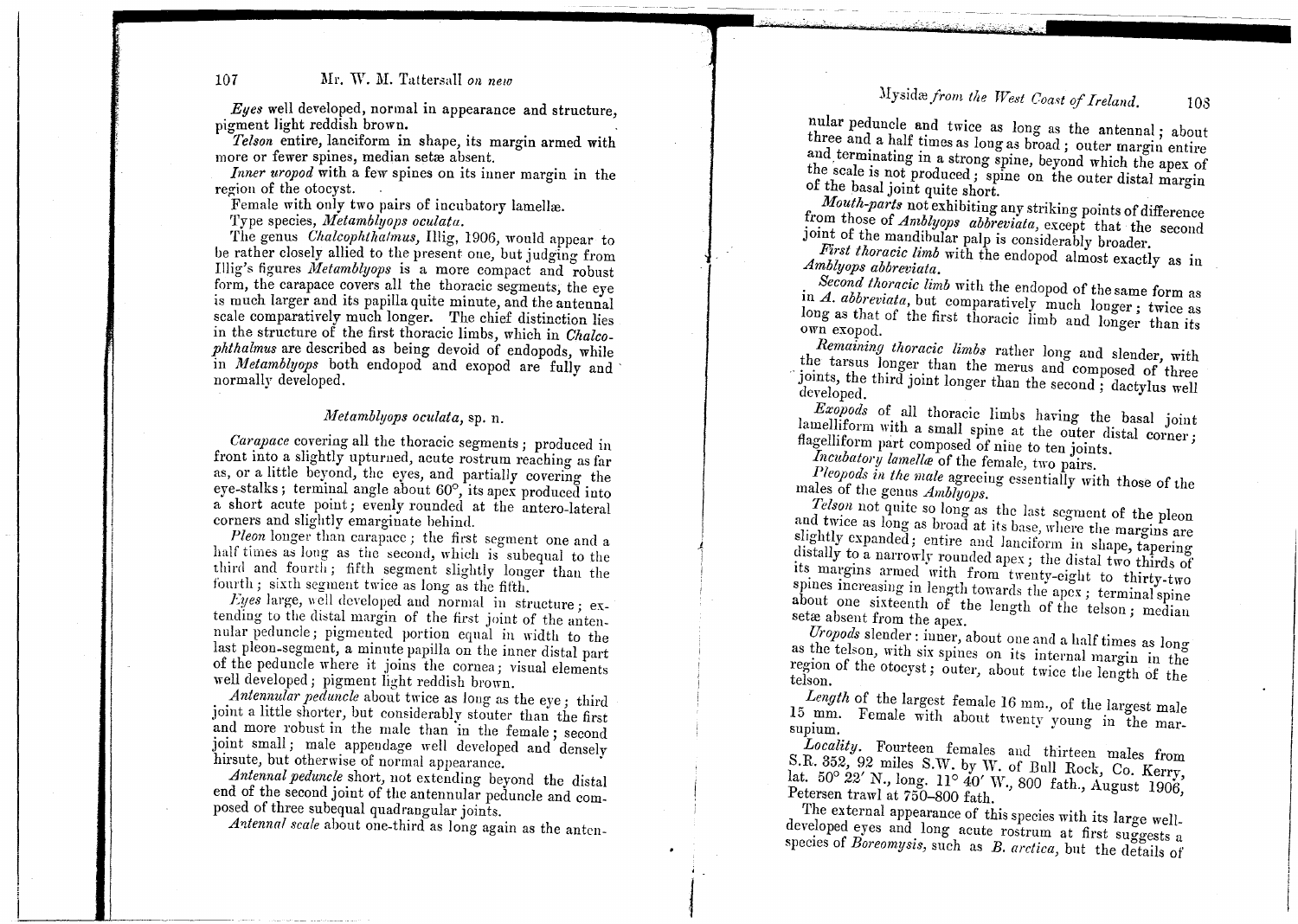#### 107 Mr. IV. U. Tattersall *on new*

 $Eyes$  well developed, normal in appearance and structure pigment light reddish brown

fluent light reduish orown.<br>Telson entire, lanciform in shape, its margin armed with more or fewer spines, median setæ absent.

Inner uropod with a few spines on its inner margin in the region of the otocyst.

non of the otocyst.<br>Female with only two pairs of incubatory lamellæ.

Type species, *Metamblyops oculata*.

The genus *Chalcophthalmus*, Illig, 1906, would appear to be rather closely allied to the present one, but judging from Illig's figures *Metamblyops* is a more compact and robus form, the carapace covers all the thoracic segments, the eye is much larger and its papilla quite minute, and the antenna is much larger and its papilla quite minute, and the anteni<br>scale comparatively much longer. The chief distinction l scale comparatively much longer. The chief distinction lies<br>in the structure of the first thoracic limbs, which in *Chalcophthalmus* are described as being devoid of endopods, while in *Metamblyops* both endopod and exopod are fully and normally developed.

#### *l1-'Ietamblyops oeulata,* sp. n.

*Carapace* covering all the thoracic segments; produced in front into a slightly upturned, acute rostrum reaching as far as, Or as, or a little beyond, the eyes, and partially covering the eye-stalks; terminal angle about  $60^{\circ}$ , its apex produced into a short acute point; evenly rounded at the antero-lateral corners and slightly emarginate behind.

*Pleon* longer than carapace ; the first segment one and a half times as long as the second, which is subequal to the third and fourth; fifth segment slightly longer than the fourth; sixth segment twice as long as the fifth.

Eyes large, well developed and normal in structure;  $ex$ tending to the distal margin of the first joint of the antennular peduncle; pigmented portion equal in width to the hadd pediatole, pigmented portion equal in width to the of the peduncle where it joins the cornea; visual elements well developed; pigment light reddish brown. *Pleon* longer than carapace ; the first segment one and a if times as long as the second, which is subequal to the rd and fourth ; fifth segment twice as long as the fifth. <br> *xFyes* large, well developed and normal in st

*Antennular peduncle* about twice as long as the eve : third *Antennular peduncle* about twice as long as the eve : third joint a little shorter, but considerably stouter than the first and more robust in the male than in the female; second joint small; male appendage well developed and densely hirsute, but otherwise of normal appearance.

Antennal peduncle short, not extending beyond the distal end of the second joint of the antennular peduncle and composed of three subequal quadrangular joints.<br>Antennal scale about one-third as long again as the anten-

i

 $\overline{\phantom{a}}$ 

nular peduncle and twice as long as the antennal; about three and a half times as long as broad; outer margin  $\frac{1}{2}$  about

~ ~

-- --

108

--.............---

-

and terminating in a strong spine, beyond which the approximate the scale is not produced; spine on the outer distal margin of the basal joint quite short.

 $M$ ysidæ *from the West Coast of Ireland.* 

*Mouth-parts* not exhibiting any striking points of difference from those of *Amblyops abbreviata*, except that the second joint of the mandibular palp is considerably broader.

*First thoracic limb* with the endopod almost exactly as in *Amblyops abbreviata.*

Second thoracic limb with the endopod of the same form as in *A. abbreviata*, but comparatively much longer; twice as long as that of the first thoracic limb and longer than its own exopod.

*Remaining thoracic limbs* rather long and slender, with the tarsus longer than the merus and composed of three joints, the third joint longer than the second; dactylus well developed.

*Exopods* of all thoracic limbs having the basal joint lamelliform with a small spine at the outer distally lound flagelliform part composed of nine to ten joints.

Incubatory *lamella* of the female, two pairs.

Pleopods in the male agreeing essentially with those of the males of the genus *Amblyops.*

*Telson* not quite so long as the last scgment of the pleon and twice as long as broad at its base, where the margins are slightly expanded; entirc and lanciform in shape, tapering distally to a narrowly rounded apex. the distal two distances its margins armed with from twenty-eight to thirty-two spines increasing in length towards the apex; terminal spine about one sixteenth of the length of the telson  $\ddot{ }$ setæ absent from the apex. *Leonomysis* of all thoracic limbs having the basal joint<br> *Bamelliform* part composed of nine to the joints,<br> *Recolutory lamellike* of the female, two pairs,<br> *Pleopols in the male* agreeing essentially with those of the

 $U$ ropods slender: inner, about one and a half  $t$ as the telson, with six spines on its internal margin in the region of the otocyst; outer, about twice the length of the length telson.

Length of the largest female 16 mm., of the largest male 15 mm. Female with about twenty young in the marsupium.

*Locality.* Fourteen females and thirteen males from S.R. 352, 92 miles S.W. by vV. of *Bull* Rock, Co. Kerry, lat. 50° 22' N., long. 11° 40' W., 800 fath., August 1906, Petersen trawl at 750-800 fath.

The external appearance of this species with its large welldeveloped eyes and long acute rostrum at first suggests a species of *Boreomysis*, such as  $B$ , *arctica*, but the details of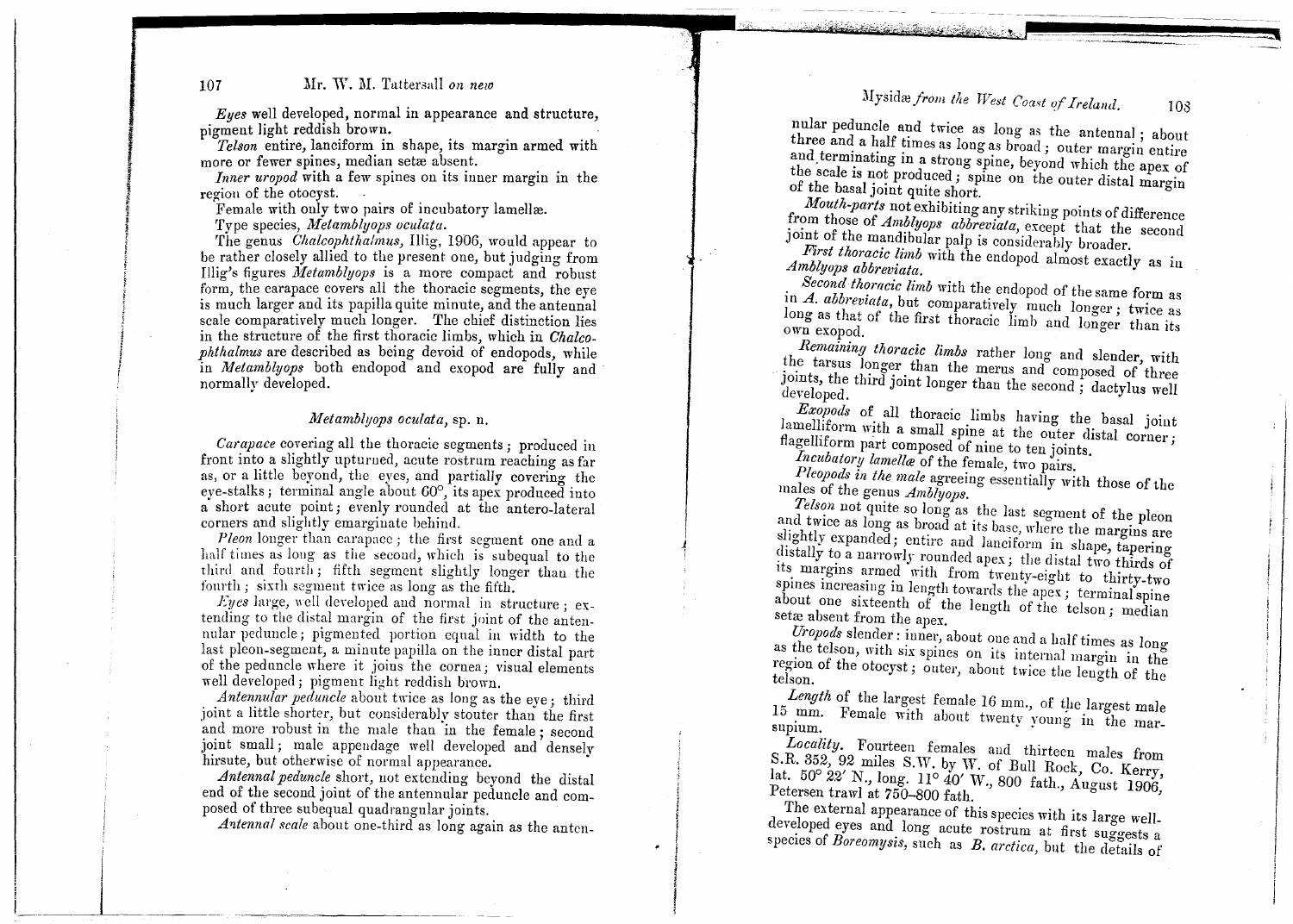#### Mysid::e*from the West Coast of Ireland.* 110

~-~. . -~---,

- -~-' "'-- --'

"--, ",,~.~""-:"':";'.'''«"

### 109 Mr. W. M. Tattersall *on new*

the various appendages, the number of incubatory lamellæ in the female, and the form of the telson and uropods clearly indicate its position in the Leptomysinæ, among the numerous genera of which *Amblyops* seems to be its nearest relative. The characters of the rostrum, eye, antennal scale, and telson combined abundantly distinguish it from all other genera in the subfamily.

- ~\_..-

### Genus Dactylerythrops, Holt & Tattersall, 1905

#### Non *Dactylerythrops*, Illig, 1906.

This genus when first described was compared with *Meteruthrops*, S. I. Smith. The discovery of two further species and of the closely allied genus *Dactylamblyops*, H. & 'f., indicates that it is perhaps more nearly related to the genus *Amblyops*, G. O. Sars, and it may thus be more accurately redefined in the light of this new material as follows :- Characters generally as in the genus *Amblyops*, G. O. Sars,  $except:$ 

*Eyes* small; not exhibiting any definite eye-stalk, but joined at their bases by a membranous integument; Visual elements imperfectly developed, not reaching to the surface of the eve, out rather deeply seated in its tissues; outer distal corner produced into a rather long digitiform nexible process.

*Telson* entire, rather small, subtriangular or lanceolate in shape, lateral margins armed distally with more or fewer stines, median apical pair of sette present or absent.

*Incubatory lamella* in the female, two pairs.

Tvpe spc~ics, *Dactylerythrops dactylo]Js,* H. & T.

*Dactylerythrops arcuata, Illig, should more properly be* referred to the genus *Dactylamblyops*.

#### *Dactylerythrops bidigitata*, sp. n.

Carapace covering all the thoracic segments; cervical sulcus well marked; produced in front into a broadly rounded obtuse rostrum which reacbes to about the centre of the eyes; antero-lateral corners rounded; emarginate on its posterior border

*Pleon* longer than the carapace; the first segment one and a half times as long as the second, which is subequal to the third and fourth; fifth segment slightly longer than the fourth, sixth segment twice as long as the fifth.

*Eyes* small with their basal parts covered by the rostrum; as far as can be seen, joined to each other at the base by a

membranous integument such as is described for *D. daclylop8* j the outer distal corner produced into a rather long digitat and flexible process; a shorter and firmer process on the inner and upper face of the eye, which a raised ridge connect to the main parts of the eye, so that the whole organ is triangular in cross-section and not flat; visual elements much more numerous than in  $D$ .  $dactylops$ , confined to a triangular area on the outer part of the eye at the base of the outer process <sup>j</sup> pigment confined to the visual elements, pale purplish pink in freshly preserved specimens.

*Antennular peduncle* rather short, with the third joint a little longer and very much stouter than the first and more swollen in the male than in the female; second joint small; male appendage well developed, but only slightly hirsute, as the specimen is still immature.

*Antennal peduncle* shorter than the antennular- and having the second joint slightly larger than the subequal first and third joints.

*Antennal scale* almost twice the length of the antennular peduncle jabout four to four and a half times as long as broad; outer margin entire and ending in a strong spine beyond which the apex of the scale is not produced; no spine on the basal joint.

*Mouth-parts* fundamentally as in the genus *Amblyops.* 

*First and second thoracic limbs* likewise agrceing with those of the genus *Ambtyops,* except that the second limb is comparatively longer.

*Remaining thoracic limhs* broken away.

*E.ropods* of all the thoracic limbs with the outer distal corner of the basal joint slightly acuminate; flagelliform part well developed and composed of about seventeen joints.

*Incubatory lamella* of the female, two pairs.

*Pleopods* in the only male, which is immature, have the inner branch of the first pair already more developed than in *D. dactylops* and armed with many more setxe; otherwis they conform to the *Amblyops* type.

*Telson* comparatively short; about two thirds (slightly less) of the length of the last segment of the pleon; subtriangular in shape <sup>j</sup> one and a half times as long as broad at its base; margins tapering evenly to a bluntly rounded apex; the distal third of its margins armed on 'each side with ten rather stout spines increasing slightly in length towards the apex; a pair of median plumose setæ situate at the apex between the terminal spines of the margins.

*Uropods* moderately slender: inner, one and two-thirds of

 $\mathfrak j$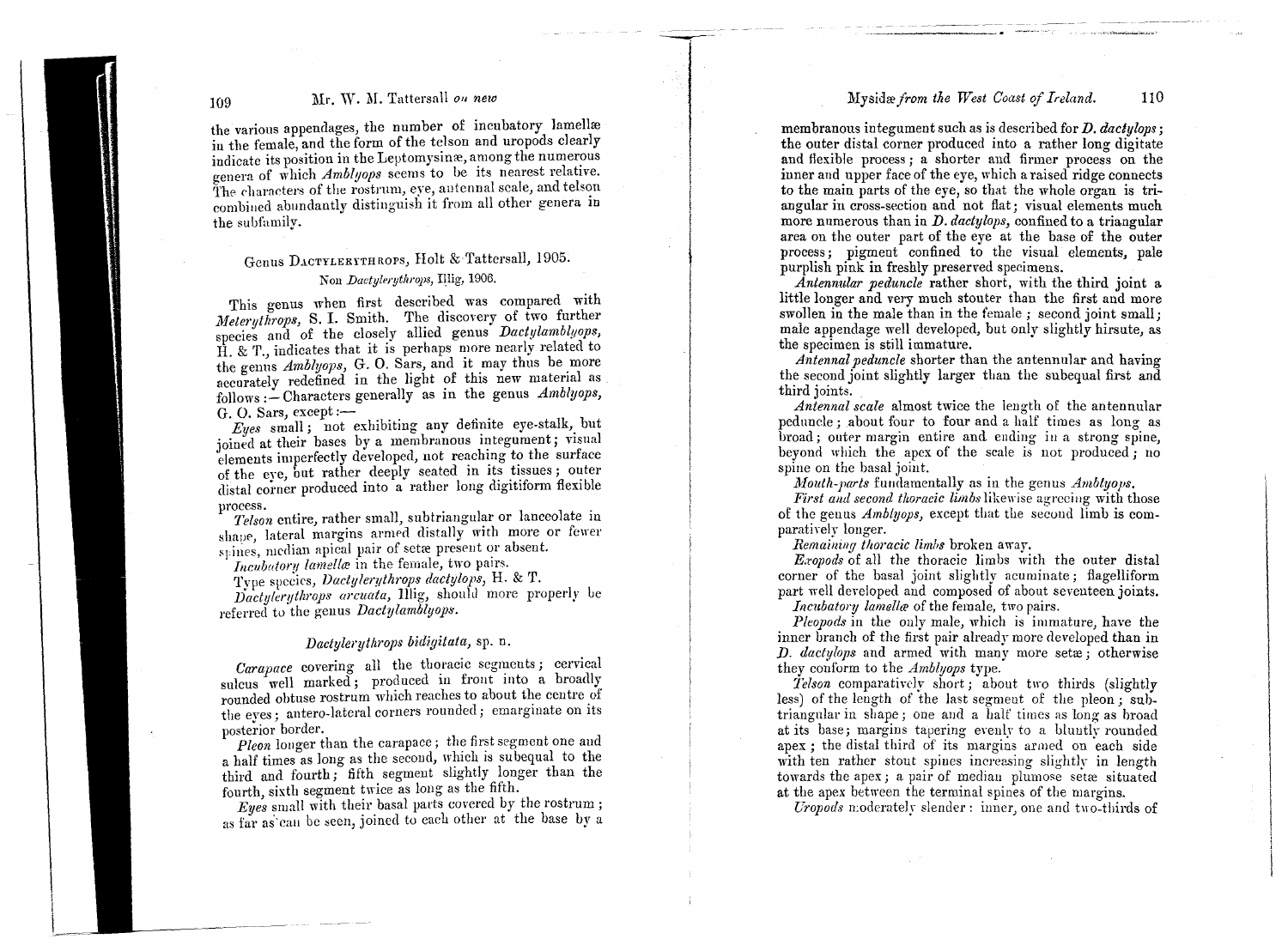*Mysidrefrom the West Coast of Ireland.* 112

#### 111 Mr. W. M. Tattersall on new

the length of the telson, apparently without spines on its inner margin; outer, twice the length of the telson.

Length of a mature female 16 mm., of an immature female 14 mm., and of an immature male 15 mm.

*Locality.* Two females and one male from S.R. 352, 92 miles S.W. by W. of Bull Rock, Co. Kerry, lat.  $50^{\circ}$  22' N. long.  $11^{\circ}$  40'W., 800 fath., August 1906, Petersen trawl at 750-800 fath.

This species while obviously congeneric with *D. dactylops* is abundantly distinguished from it by the better developed rostrum, the two processes of the eye, the longer antennal scale, and the greater number of spines arming the margins of the telson.

#### *Dactylerythrops gracilura,* sp. n.

*Carapace* covering all the thoracic segments; broadly and evenly rounded in front, without any trace of a rostral projection; antero-Iateral corners rounded; emarginate on its posterior border.

*Pleon* a little longer than the carapace; first segment a little shorter than the second, which is subequal to the third and fourth; fifth segment slightly longer than the fourth; sixth segment one and a half times as long as the fifth.

*Lyes* very small, almost entirely covered by the carapace; very thin and membranous; united at their bases by a membranous integument; outer distal corners produced into a very acute fairly long flexible process; a shorter and less acute process on the inner corner; visual elements very imperfectly developed, confined to a small deeply-seated mass at the base of the outer process; no pigment observed in preserved specimens.

*Antennular peduncle* rather short; about half as long as the antennal scale; basal joint flattened and broader than the other two; second joint small; third joint the longest, moderately stoutly built, produced ventrally between the bases of the two flagella into a short process armed with about six strong setae; the whole appendage in lateral view appears curiously contorted.

*Antennal peduncle* slightly shorter than the antennular peduncle and Jikewise slightly contorted in lateral yiew; rather stout; second joint the largest.

*Antenna! 8cale* almost twice as long as the antennular peduncle; from two and a half to three times as long as broad; outer margin entire, terminating in a strong spine, beyond which the apex of the scale is produced for a length

equal to about one-eighth of the total length of the scale no spine on the basal joint.

 $M$ outh-parts and first and second thoracic limbs not differing in any important point from those of the last species.

*Remaining thoracic limbs* with the tarsus equal to the merus, three-jointed, the first joint the longest; nail well developed, but shorter than the last joint of the tarsus.

*Exopod8* of all the thoracic limbs with the outer distal corner of the basal joint slightly acuminate; flagelliform part of ten joints

*Incubatory lamella* of the female, two pairs.

I

I I I f

> *Tel80n* diverging somewhat from the type met with in *p. dactylops* and *D.bidigitata,* and shaped almost exactly as in the genus *Meterythrops*; equal in length to the last segment of the pleon and *twice* as long as broad at its base where the margins are somewhat inflated; margins rapidly converging to a very narrow truncate apex armed with two spines set close together and equal in length to one twelfth of the length of the telson; median seta absent from the  $apex$ ; distal half of the lateral margins armed  $\pm i$ , and nineteen short spines.

> *Uropod8* slender: inner, about one and a half times as long as the telson, without spines on its under a natural margin;<br>outer, nearly twice as long as the telson. *Length* of a mature female 15 mm.

*Locality.* Four females from S.R. 352, 92 miles S.W. by W. of Bull Rock, Co. Kerry, lat. 50° 22' N., long. 11° 40' W., 800 fath., August 1906, Petersen trawl at 750-800 fath.

This form diverges somewhat from the other two species of the genus in the shape of the telson, which in its narrowly lanceolate form and want of apical setae approaches that of members of the next genus. The eyes, however, conform to the general type of *Dactylerythrops*, and to that genus the species is provisionally referred. The eyes are rather remarkable and enable the species to be readily distinguished; they are almost entirely covered by the carapace, only the two digitate processes projecting beyond the latter.

# Genus DACTYLAMBLYOPS, Holt & Tattersall, 1906.

### Syn. *Dactylerythrops*, Illig, 1906.

This genus is undeniably very closely allied to the preceding one, but may be distinguished by the  $f(x)$  precharacters :--

*Eye* small, with distinct and definite eye-stalks; more or less pyriform in shape; visual elements, though imperfectly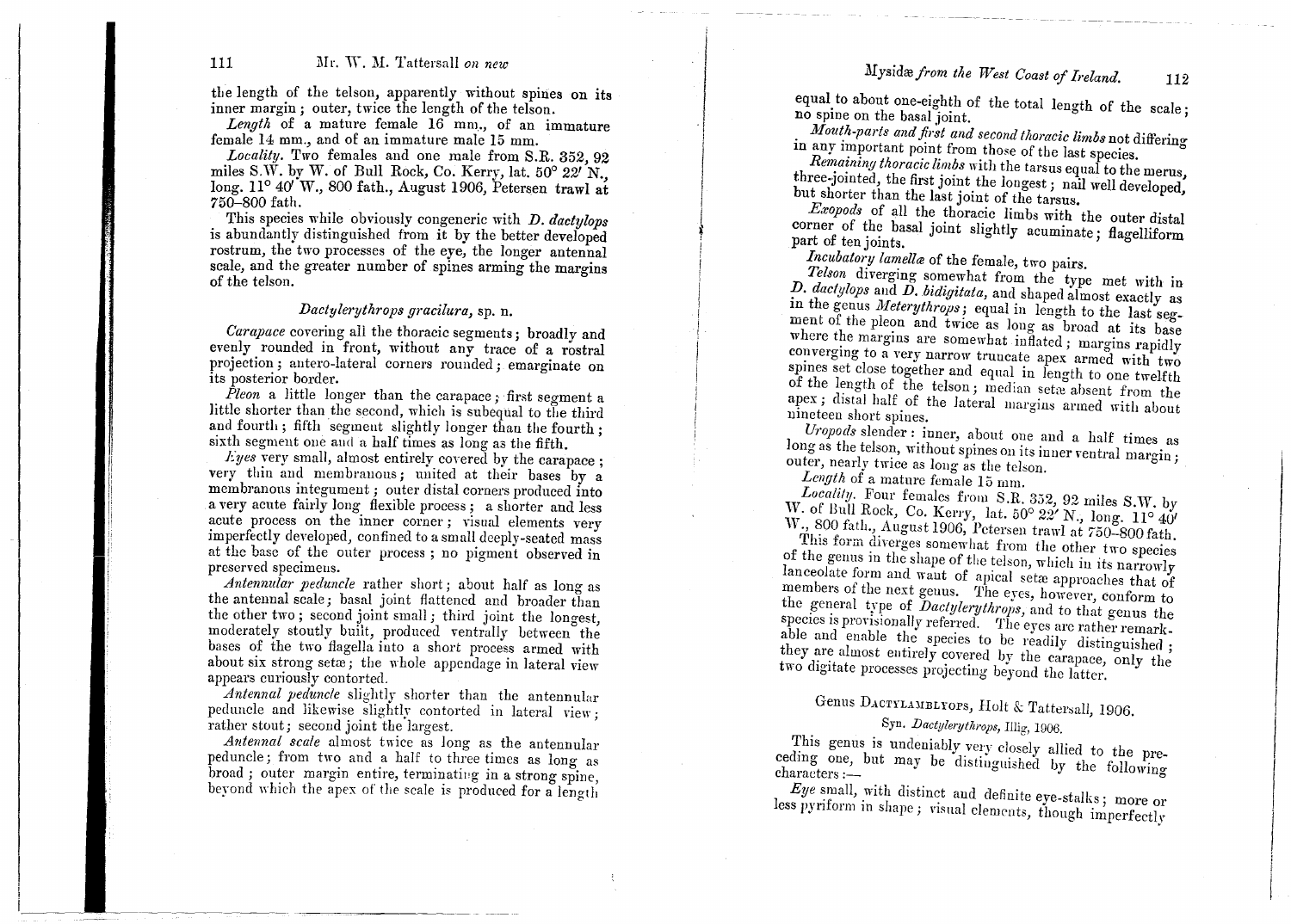#### $M$ ysidæ *from the West Coast of Ireland.* 114

### 113 Mr. W. M. Tattersall on new

formed, are better developed and more numerous than in *Dactylerythrops,* reaching to the surface of the eye and probably directly functional as organs of sight; outer distal corner rounded and not produced into a digitiform process; corner rounded and not produced mto a digital process; a short process always present on the mner and upper surface.

Type species, *Dactylamblyops Hougsoni*, **H.** & **H.** The type and the two new species described below appear to form a natural group chiefly distinguished from the to form a natural group chiefly distinguished from the  $_{\rm s}$  *Dactylerythrops* b genus *Dactylerythrops* by the above points, and in the present genus *Dactylerythrops* by the above points, and in the present state of our knowledge of the group this generic division may well be allowed to stand.

*Dactylerythrops arcuata*, Illig, should be referred to this genus, and is, in fact, synonymous with the type species, *D. Hodgsoni.*

### *Dactylamblyops thaumatops,* sp. II.

*Carapace* covering all the thoracic segments except the  $\text{last}$ ; produced in front into a short, broadly rounded obtuse rostrum, which extends to the distal end of the first joint of the antennular pcduncle and partially covers the eye-stalks; evenly rounded at the antero-lateral corners and emarginate behind; cervical sulcus well marked. .

*Pleon* longer than the carapace; the first segment a host longer than the second, which is subequal to the third, fourth, and fifth; sixth segment twice as long as the fifth.

*Eyes* small, extending forwards to the distal end of the second joint of the antennular peduncle; pyriform in shape, with distinct eye-stalks; each eye with a short digital process on the inner and upper face; a broad membrano ledge projecting at right angles to the surface of the cornea starts at the outer lateral part of the eye-stalk and runs equatorially round the outer part of the eye, terminating just ventral to the digitiform process and dividing the cornea into a dorsal and ventral portion; the ledge is broader about the centre of the cornea and narrows off at either end; visual elements imperfectly developed, numerous, reaching to the surface of the eye; pigment pale purplish pink.

*Antennular peduncle* about twice as long as the eye and three quarters of the length of the antennal scale; third joint slightly longer than the first; second joint small.

*Antennal peduncle* ahout half as long as the scale; the three joints roughly subequal in length. .

*Antennal scale* about one third as long agam as the antennular peduncle and twice as long as the antennal; about four times as long as broad; outer margin entire and

terminating in a spine, beyond which the apex of the scale is not produced; spine on the outer distal corner of the basal joint obsolete.

 $\emph{Mouth-parts and first and second thoracic links not differing}$ in any striking way from those of the type species..

*Remaining thoracic limbs* missing.

i~

*Exopods* of all the thoracic limbs with the outer distal corner of the basal joint slightly acuminate and the flagelliform part composed of ten joints.

*Incubatory lamella* of the female, two pairs.

*Telson* not quite so long as the last segment of the pleon and once and two thirds as long and broad at its base, where the margins are somewhat expanded; entire and lanciform in shape, tapering distally to a narrowly rounded apex distal two thirds of its margins armed with about twenty-four short spines, increasing in length towards the apex ; median apical setre absent.

I,

*Uropods* moderately slender: inner, about one and a half times as long as the telson, otocyst rather large, with apparently no spines on its inner margin; outer, broken in both specimens.

*Length* of both specimens (immature females) II mm.

*Locality.* Two immature females from S.R. 352, 92 miles S.W. of Bull Rock, Co. Kerry, lat.  $50^{\circ}$  22' N., long.  $11^{\circ}$  40' W., *800* fath., August 1906, Petersen trawl at 750-800 fath.

This spccies is readily distinguished by the remarkable structure of the eye, which is one of the most wonderful among the many varied forms met with in Schizopoda. The exact function of the extemal membranous ledge is not quite clear. In other characters the species is rather closely allied to the type.

#### *Dactylamblyops goniops,* sp. n.

*Carapace* covering all the thoracic segments except the last, which is fully exposed; evenly rounded in front and  $_{\rm not}$  produced into a rostral projection ; antero-lateral corners rounded; emarginate behind; cervical sulcus well marked.

*Pleon* longer than the carapace, first scgment slightly longer than the second, which is subequal to the third, fourth, and fifth.; sixth segment rather long, two and a half times as long as the fifth.

*Eyes* a little larger than in the last species, set close together and rather subquadrangular than pyriform in dorsal outline; the digitiform process on the inner and upper face more slender and a little longer than in either the type or is all the thoracic segments except the<br>
interpretent contrad rostral projection; antero-lateral corners<br>
ite behind; cervical sulcus well marked.<br>
an the carapace, first segment slightly<br>
ccond, which is subequal to the t

."

.~~ *i* ";~¥3;;.>'«

fi

I

I

I

I

t

į.

 $\frac{1}{2}$ 

,,~"'~.=--~~ --~-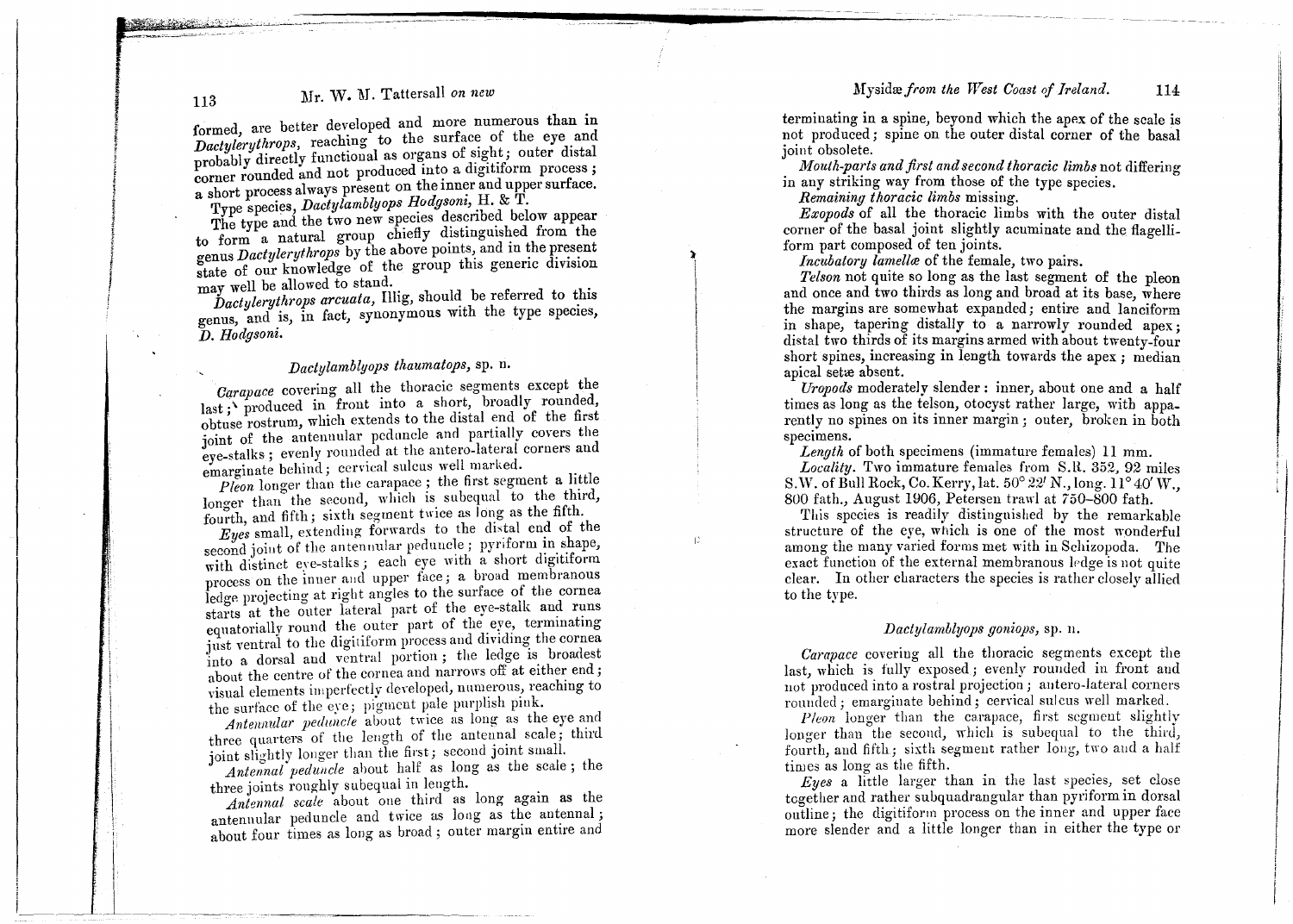### 115 Mr. W. M. Tattersall on new latter and the Myside from the West Coast of Ireland. 116

the last species; visual elements imperfectly developed,<br>numerous; pigment pale purplish pink.<br>*Antennular peduncle* in the female extending slightly more numerous; pigment pale purplish pink.

than halfway up the scale, third joint rather shorter and not wider than the first; in the male relatively a little not wider than the first, in the male relatively a first than in the female; male process well developed and hirsute. than in the female; male process well developed and fireward

*Antennal peduncle* only slightly shorter than the antennular; third joint the longest and most robust.<br>Antennal scale extending for rather less than half its

length beyond the antennular peduncle; about three times as long as broad; outer margin slightly sinuate and terminating in a very strong spine which projects for its entire minating in a very strong spille which projects for its entity length beyond the apex of the scale; outer distal corner of the basal joint prolonged into a long acute spille.

*Telson* about three quarters of the length of the last<br>segment of the pleon and slightly less than twice as long as broad at its base; entire and lancriorm in shape, taperm distally to a narrowly rounded apex; the distal two thirds of its margin armed with about eighteen long siender spines increasing in length towards the apex; the terminal spines about one seventh of the total length of the telson; a single<br>very slender median spine at the apex between the terminal spines of the margins; median sette absent.

*Uropods* slender: inner, only a little longer than the telson plus the terminal spines and with four long spines on its ventral inner margin in the region of the otocyst; outer, about one and a half times as long as the telson.

 $Length$  of an adult and mature male and female, 10 mm.

The third to the eighth thoracic limbs are broken of  $m$ both specimens. The first and second thoracic finites and the mouth-parts, as well as the male pleopods, are in substantial agreement with the same parts in both the type and the foregoing spccies, except that the last joint of the mandibular palp is shorter and somewhat more robust.

*Locality.* An adult male and female from S.R. 359, 56 miles W. by N. of Tearaght, Co. Kerry, 465-49.2 fath., August 1906, tow-net on trawl.

This species is at once distinguished from its congeners by the characters of the eye, antennal scale, telson, and inner the characters of the eye, antennal scale, telson, and inner uropods. The sixth pleon-segment is also relatively longer than in either of the other two species. The antennal scale resembles rather closely that figured for *Paramblyops rostrata*, H. & T., 1905.

#### Genus BATHYMYSIS, nov.

*Carapace* evenly rounded in front, without any trace of Carapuce even

*Eyes* set close together, apparently without definite eye. stalks, somewhat flattened and subquadrangular in shape: visual elements imperfectly developed and unpigmented in preserved specimens.

*Antennal scale* shortly lanceolate in shape, setose all round.

*M~uth-or!Jans and first and second thoracic limbs* as described by Sars for the genus *Leptomysis*, except that the terminal joint of the palp of the second maxilla is expanded at its apex and armed with numerous short stout spines, the  $\sim$ whole appendage being generally as figured by Sars for<br>whole appendage being generally as figured by Sars for *S h t* . .' *c zs omyszs spzrztus.*

*Tarsus* of the remaining thoracic limbs four-jointed ; nail long and slender.

 $Telson$  fairly long; very deeply cleft, the cleft serrated; lateral margins armed throughout their length with spines.

for the spines.<br>*Inner uropod* with a row of spines all along its inne margin.

*Pleopods* in the male exactly as for the genus *Leptomysis*<br>Type species*, Bathymysis Helgæ*.  $'I$ ype species, *Bathymysis Helga*.

ii

IIII*I*I

In the general structure of the appendages of the thorax (with the exception of the second maxillæ), and especially of the pleopods of the male, this genus agrees almost  $\rm exactly$ with *Leptomysis*, G. O. Sars. The chief points of differenc are to be found in the second maxillæ, telson, and e The first two of these structures are interesting as exhibiting The first two of these structures are interesting as exhibiting<br>a form met with in many of the genera of the subfamily a form met with in many of the genera of the subfamily  $Mysine$ , while the eyes appear to have undergone specializa-*Mysinæ*, while the eyes appear to have undergone specializa<br>tion and reduction along lines very similar to *Amblyops*, the eves of which they strongly recall, though rather smaller in size. *Bathymysis* also bears considerable resemblance to the genus *Pseudomysis*, G. O. Sars, but the greatly different form of the telson at once distinguishes it. size. *Bathymysis* also bears considerable resemblance to the<br>genus *Pseudomysis*, G. O. Sars, but the greatly different<br>form of the telson at once distinguishes it.<br> $Bathymysis Helga$ , sp. n.<br> $Carapace$  covering all the thoracic segme

 $\ddot{\phantom{0}}$ 

*Bathymysis Helgæ*, sp. n.

*Carapace* covering all the thoracic segments; evenly rounded in front and at the antero-lateral corners; without rounded in front and at the<br>trace of rostral projection.

*Pleon* longer than the carapace; the first segment equal in length to the fifth and slightly longer than the subsqual